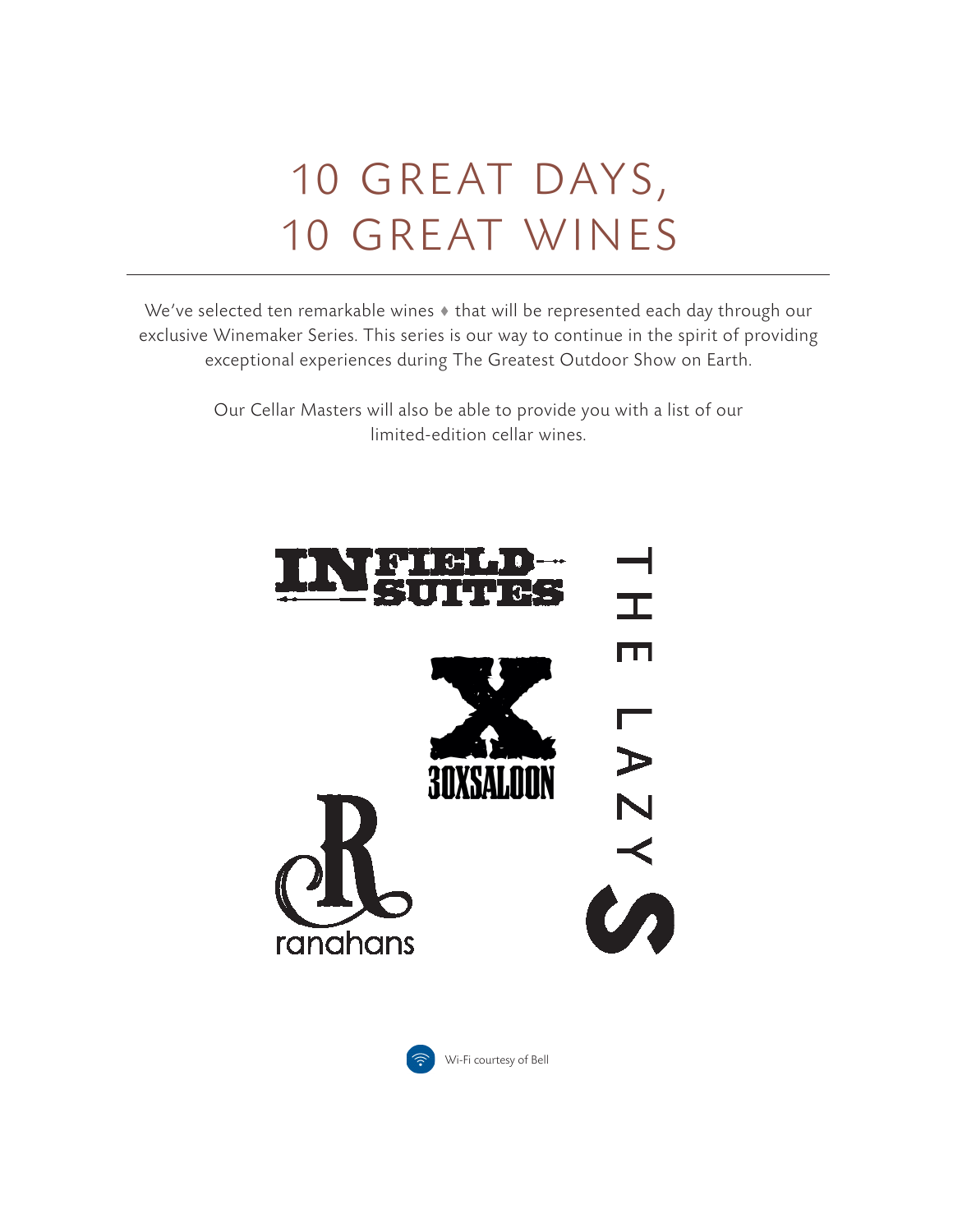# 2022 WINEMAKER SERIES

## FRIDAY, JULY 8



### David Francke, Managing Director CHAPPELLET MOUNTAIN CUVÉE PROPRIETOR'S BLEND 130 Chappellet Winery | Napa Valley, California

Alluringly dark and spicy, this wine displays beautiful aromas of currant, cassis, sage and thyme, as well as hints of cinnamon and clove from barrel aging. On the palate, the tannins are impeccably balanced, adding depth to the lush ripe berry flavours, with layers of cola and grenadine emerging as the wine evolves in the glass.

## SATURDAY, JULY 9



### Rollin Soles, Winemaker THE STALKER PINOT NOIR **145** Roco Winery | Willamette Valley, Oregon

This pinot noir grips your palate with a sneaky first wave of tannin. Then, wild abandoned blackberry vine fruit takes hold, and balanced spices of marjoram and mace tame this "Wild Thing" of a pinot noir.

## SUNDAY, JULY 10



### Mario Bollag, Proprietor + Winemaker TERRALSOLE BRUNELLO 195

### Terralsole Winery | Montalcino, Italy

A wine which is bright red in colour offers notes of ripe strawberry, violet, cinnamon and almond paste on the nose. On the palate, juicy ripe red fruit and spice flavours are nicely complemented by silky tannins and vibrant acidity before finishing with a whiplash of red berries, cherry syrup and minerals.

## MONDAY, JULY 11



### Simon Turpin, Brand Development Manager PENFOLDS 600 CABERNET SHIRAZ 160 Penfolds Winery | Paso Robles, California

This medium bodied wine is a gleaming crimson and dark core in colour. Notes of clove, sage, turmeric, cold coffee grounds and fresh herbs of parsley and basil come off the nose. Oak provides a platform for these two varietal blending companions, a springboard for the blackberry and quince. On the palate are tastes of sweet liquorice, pepper-rubbed pastrami, rare roast beef, cocoa dusting, semi-dried dates and harvested permissons.

## TUESDAY, JULY 12



### Stephen Neumann, Brand Ambassador BURROWING OWL MERITAGE 130 Burrowing Owl Estate Winery | Okanagan Valley, Canada

Burrowing Owl's flagship blend opens on aromas of cassis, red currant, burlap, roasted red pepper, chocolate, paprika and some pretty violet floral notes in the background, along with a hint of toasty oak. The palate is firmly structured with a full body and genuine intensity. There is toast, creamy oak, a mixture of red and black cherry, blueberry, black plum and some complexity added with baking spice and a little marzipan.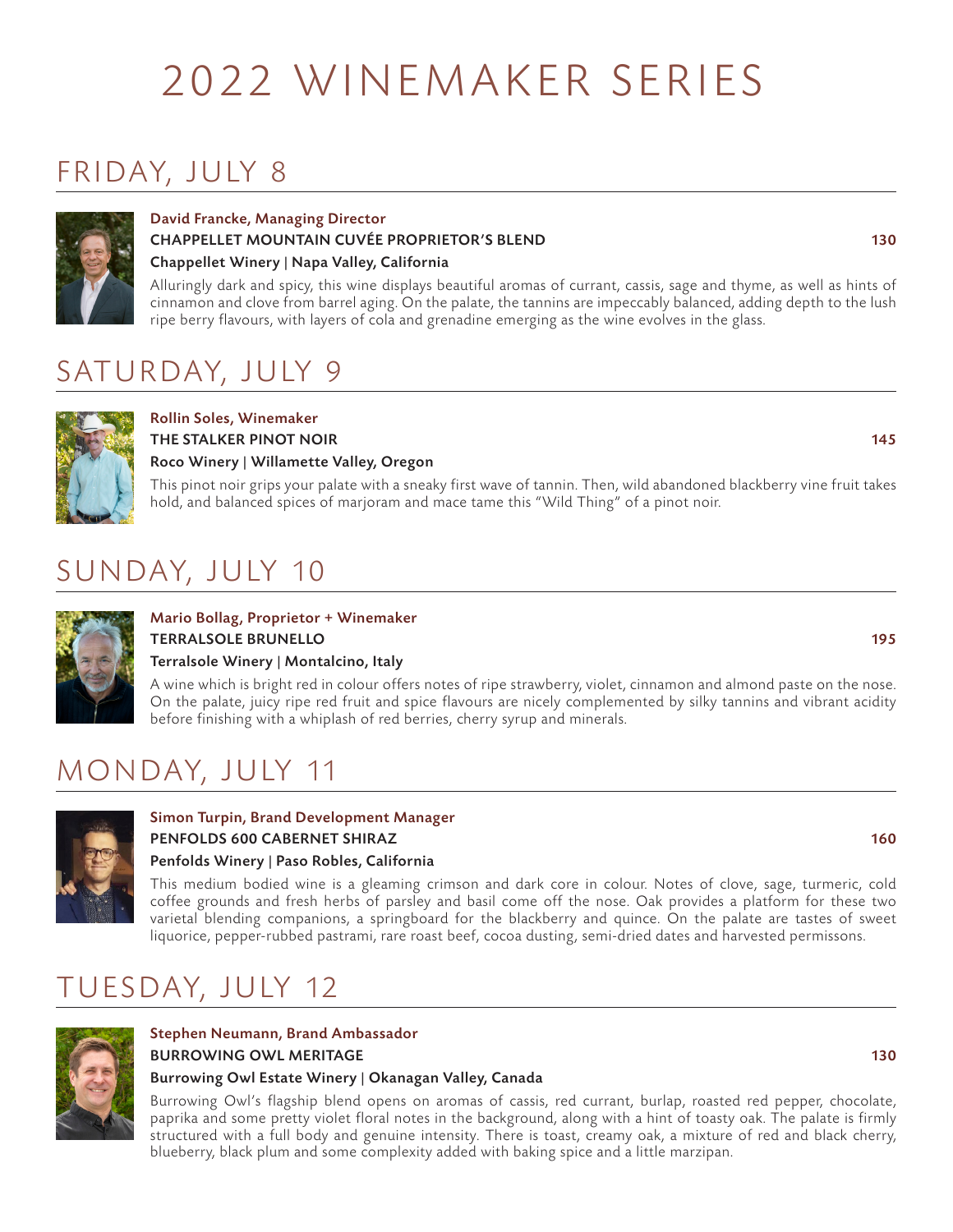# 2022 WINEMAKER SERIES

## WEDNESDAY, JULY 13



### Chris Kenefick, CEO + Second Generation Proprietor KENEFICK RANCH "CHRIS'S CUVEE" CABERNET SAUVIGNON 170 Kenefick Ranch Vineyard & Winery | Napa Valley, California

Named for Dr. Tom Kenefick's son Chris, this cabernet sauvignon is jammy, but refined. Tobacco and dark chocolate on the nose with a dark and brooding flavour profile. Drink now or cellar for up to 25 years; 800 cases produced; 75% new French oak and 25% neutral French oak for 18 months.

## THURSDAY, JULY 14



### Brian Bostwick, Export Sales Manager DUCKHORN NAPA VALLEY MERLOT 155 Duckhorn Vineyards | Napa Valley, California

A classic expression of Napa Valley merlot, this wine offers alluring aromas of lush cherry, raspberry, cocoa and freshly baked pie crust. The cherry and raspberry notes are echoed on the silky palate, where fine-grained tannins and flavours of ripe plum, blueberry, licorice and subtle baking spice draw the wine to a long, elegant finish. This is the 40th vintage of this iconic Napa Valley merlot!

## FRIDAY, JULY 15



### Barry Dodds, Estate Ambassador FREEMARK ABBEY CABERNET SAUVIGNON 165

### Freemark Abbey Winery | St. Helena, California

Dark ruby in colour, the flavours such as blackberry, boysenberry and bing cherry dominate with nuances of milk chocolate, chocolate berry truffle dusted with cocoa powder, aromatic cedar and herbs de Provence. The body is very full, with a soft entry, coupled with dark cherry flavours that develop from start to finish. With great texture, integrated tannins and pleasant mouth-feel, this cabernet is full-bodied, rich and opulent. In one word… delicious.

## SATURDAY, JULY 16



### Bernardo Troncoso, Winemaker PURPLE ANGEL CARMENERE PETIT VERDOT **160** and 160 minutes and 160 minutes of the 160 minutes of the 160 minutes of the 160 minutes of the 160 minutes of the 160 minutes of the 160 minutes of the 160 minutes of the 160 minu Montes Wines | Colchagua, Chile

This new vintage of our Purple Angel has all of the character and complexity to which we are accustomed. With an intense and deep carmine red colour, the wine delivers a pool of fresh fruit aromas, such as blackberry, blueberry, red plum and ripe cherry. There is also bakery, candied and subtle spice notes that mix well with the aromas from the French oak, including balanced toast, vanilla and mocha. The palate is vibrant and balanced with complex body and extremely smooth tannins.

## SUNDAY, JULY 17



### Jerry Bernard Seps, Owner, Tractor Driver, Winemaker, Visionary & Custodian STORYBOOK MOUNTAIN MAYCAMAS ZINFANDEL 150

### Storybook Mountain Winery | Calistoga, USA

This zinfandel ripens to a lithe, brambly, cassis and coffee bean-tinged complexity on the Storybook Mountain vineyard. Due to the cooler nature of the site, phenolic ripeness is achieved at fairly moderate alcohol levels. As with all Storybook Mountain wines, the Mayacamas Range zinfandel is 100% estate-grown. It offers a seriously sturdy, energetic mouthful of mountain-grown character with silky, suave tannins.

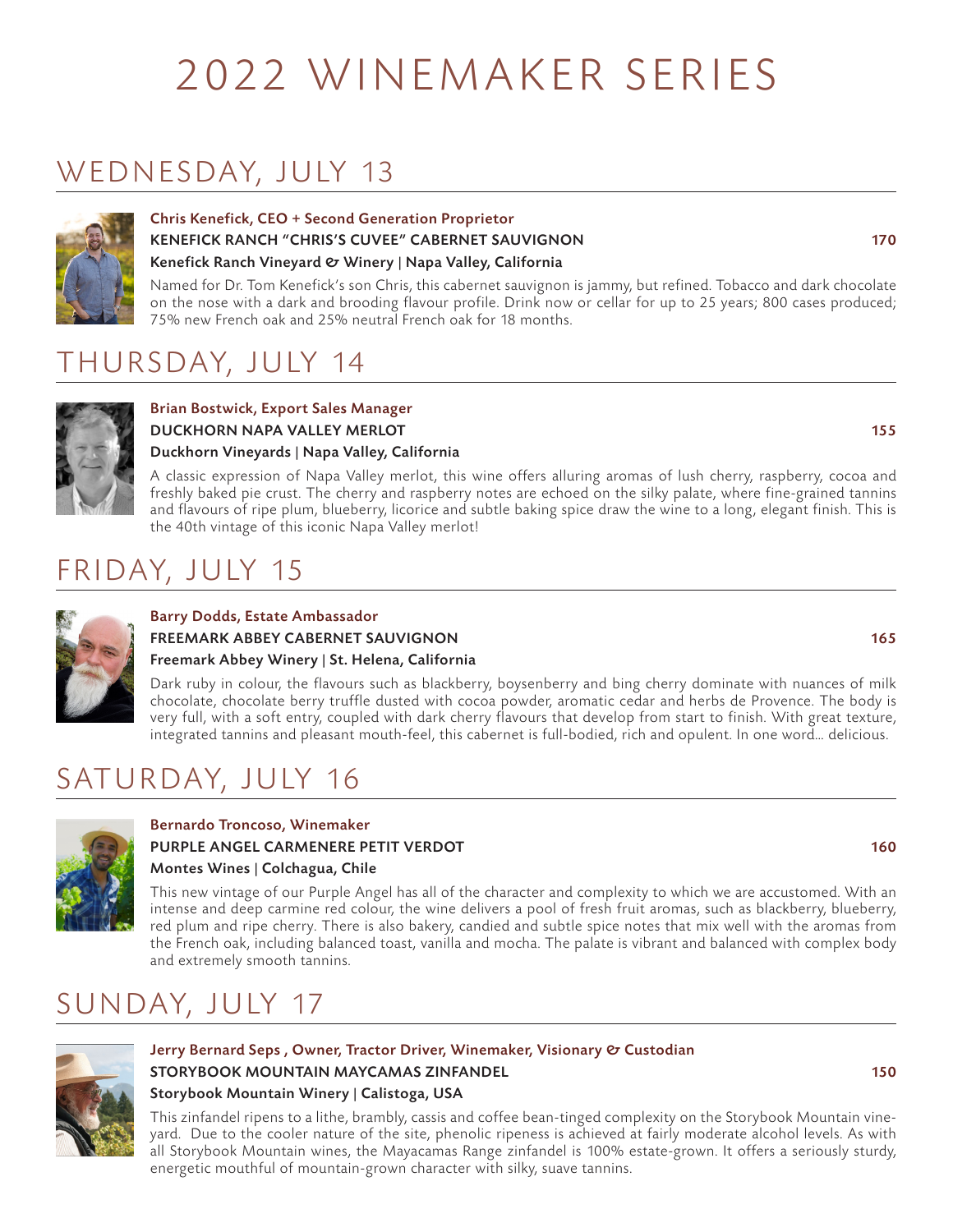# 2022 CELLAR MASTERS

Our talented Cellar Masters are well-travelled who together have unmatched expertise. We encourage you to ask to include them when selecting your wine to enjoy something new or reinstate an old favourite that keeps getting better with time. Our Cellar Masters will also be able to provide you with a list of our limited-edition cellar wines.



### LUIS OBREGON

Not long ago, Luis decided to leave his Mexican homeland and embrace the Canadian winter to enroll in SAIT's culinary program. After graduating, he started working for Rouge Restaurant in Inglewood. It was there he fell in love with wine and decided to leave everything behind and move to France to complete his sommelier certificate at the Université du Vin.

Ever since, he's been to over 20 countries, including the most prestigious wine regions in the world. Always searching for adventures, challenges and surrounded by great food and wine! Luis works as a culinary instructor and as part of the sommelier team at Market Wines.



### ANDREW PAULSON

Andrew is originally from Australia where he studied wine from a marketing perspective, developing a taste for shiraz and syrah wines during this time. An avid interest in history and travel led Andrew to Canada where he now permanently resides.

During his now 20 plus years in Calgary, Andrew has been involved in the food and beverage business becoming a sommelier and instructor with both the International Sommelier Guild and the Wine Spirits Education Trust (WSET). "I have many favourite wines with a definite lean towards the Italian varieties." In addition, he recently became a Certified Beer Cicerone.



### FILIPE MENDES

Filipe has worked with the Calgary Stampede since 2007, starting in The Lazy S as lead bartender and later as an operations manager. He has been in the food and beverage industry for over 20 years. Filipe takes great pride in empowering people by coaching them to identify what they love in wine and to later be able to replicate these enjoyable experiences on their own.

He completed his Wine Spirits Education Trust (WSET, level III) advanced certificate and has been a sommelier since 2016.



### BRAD ROYALE

Brad is a sommelier and event consultant based in Calgary. He works with restaurants, hotels and trade organizations in British Columbia, Alberta and Manitoba. Royale holds diploma credentials from the International Sommelier Guild and WSET.

Known for discerning tasting skills, Brad has been a professional wine judge for 18 years, retained by Wine Access, Culinaire, Wine and Spirits Magazine and WineAlign. He's won awards for his wine programs from Wine Spectator, Wine Enthusiast, World of Fine Wine (three-star, one of only four in Canada) and is the most awarded sommelier at the Vancouver Wine Festival. In 2012, he launched Kitten Swish, a micro-négociant wine company curating wines from Europe, USA and Canada. Brad has been a consistent talent in the Canadian wine scene for 24 years.



### RICH BALDY

Rich is South African born, has traveled extensively throughout Europe and Africa and has ventured to the wine regions in Napa, Arizona, South Africa and Niagara on the Lake. He has enjoyed the Okanagan contributing his expertise at Le Vieux Pin and La Stella Winery. Rich's wine education includes the International Sommelier Guild and Court of Master Sommelier advanced level.

Currently, Rich works at Vintage Chophouse  $\mathfrak C$  Tavern and Chairman's Steakhouse. He also contributes his time at a drone company finding new and innovative ways to expand drone technology.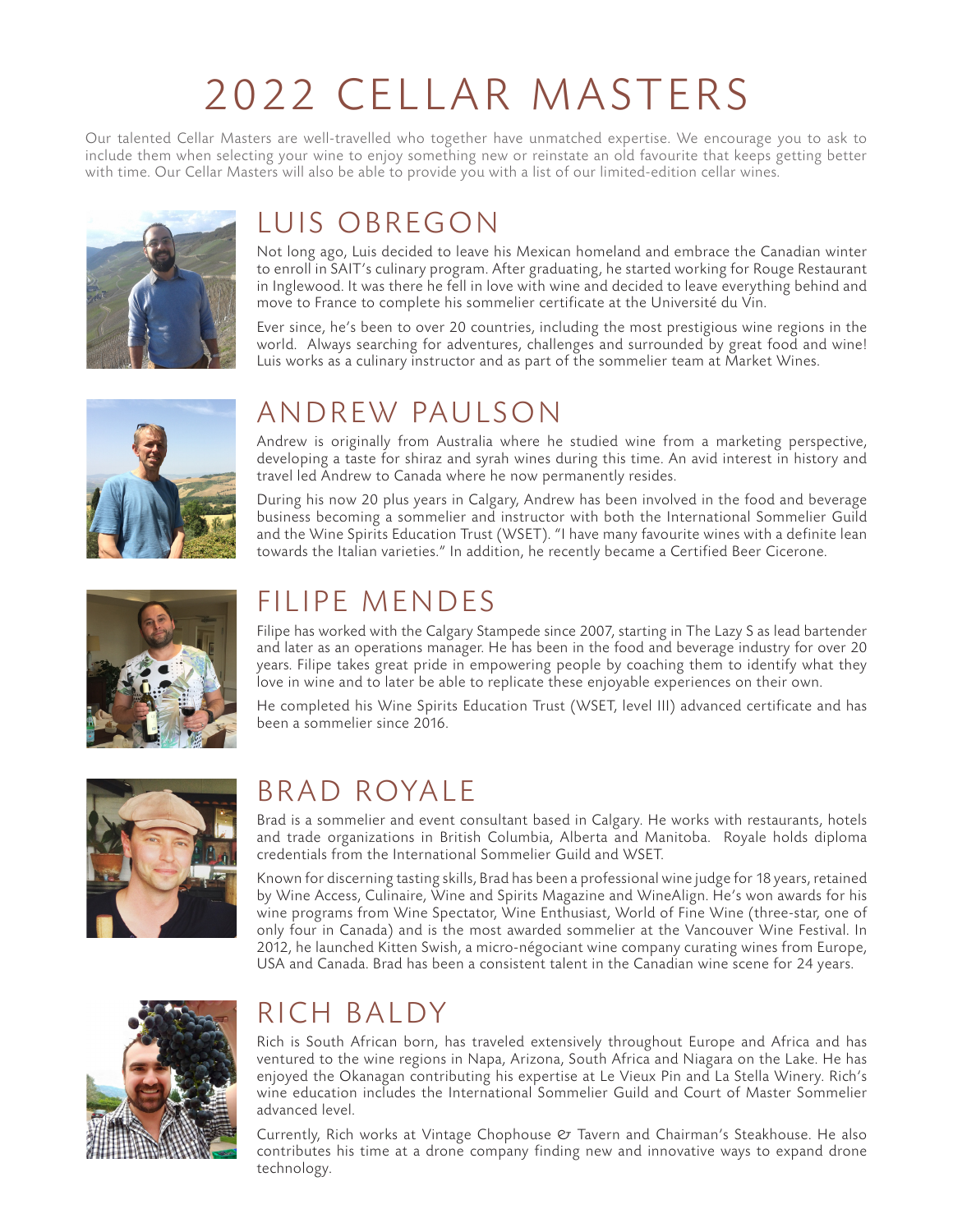## BUBBLES + ROSÉ

| LA GIOIOSA PROSECCO Veneto, Italy                      | 13 | 65  |
|--------------------------------------------------------|----|-----|
| BENJAMIN BRIDGE BRUT NV ROSÉ Gaspereau Valley, NS      |    | 80  |
| LANSON LE BLACK Champagne, France                      |    | 150 |
| MOET + CHANDON DOM PERIGNON Champagne, France          |    | 475 |
| KRUG GRANDE CUVÉE BRUT Champagne, France               |    | 675 |
| CHÂTEAU ROUBINE 'LA VIE EN ROSE' ROSÉ Provence, France | 13 | 65  |
| R&D CULMINA ROSÉ Okanagan Valley, BC                   |    | 75  |

 $GL(5 oz)$  BL

### SAUVIGNON BLANC

| RED SAUVIGNON SEMILLION Okanagan Valley, BC   | 13 | 65 |    |
|-----------------------------------------------|----|----|----|
| <b>HONIG Napa Valley, California</b>          |    | 75 |    |
| <b>KENEFICK RANCH Napa Valley, California</b> |    |    | 95 |
| <b>GREYWACKE</b> Marlborough, New Zealand     |    |    | 80 |

## PINOT GRIGIO + PINOT GRIS

| TIEFENBRUNNER PINOT GRIGIO Dolomiti, Italy |  |
|--------------------------------------------|--|
| TIGHTROPE PINOT GRIS Okanagan Valley, BC   |  |

### CHARDONNAY

| BLASTED CHURCH UNORTHODOX VQA Okanagan Valley, BC |    | 69  |
|---------------------------------------------------|----|-----|
| HUGE BEAR Calistoga, California                   |    | 125 |
| <b>BURROWING OWL Okanagan Valley, BC</b>          |    | 75  |
| CHÂTEAU DE FUISSE MACON-VILLAGES Burgundy, France | 16 | 80  |
| CHAPPELLET EL NOVILLERO Napa Valley, California   |    | 150 |
| MIGRATION Sonoma County, California               |    | 95  |
| FROG'S LEAP Napa Valley, California               |    | 135 |
| <b>GRAVEL ROAD Willamette Valley, Oregon</b>      |    | 90  |
| <b>COGNARD MONTAGNY 1er CRU Burgundy, France</b>  |    | 95  |

## BLENDS + INTERESTING WHITES

| FRIND BIG WHITE Okanagan Valley, BC                            |    | 75  |
|----------------------------------------------------------------|----|-----|
| FREY RIESLING Rheinhessen, Germany                             | 13 | 65  |
| STAG'S LEAP VIOGNIER Napa Valley, California                   |    | 65  |
| <b>CLARENDELLE BORDEAUX BLEND Bordeaux, France</b>             |    | 75  |
| CLOS DE L'ORATOIRE DES PAPES BLANC Châteauneuf de Pape, France |    | 115 |
| BLACK HILLS ALIAS BLEND Okanagan Valley, BC                    | 13 | 65  |
| WOODCUTTERS SEMILLION Barossa Valley, Australia                |    | 70  |
| PIEROPAN SOAVE LA ROCCA Veneto, Italy                          |    | 95  |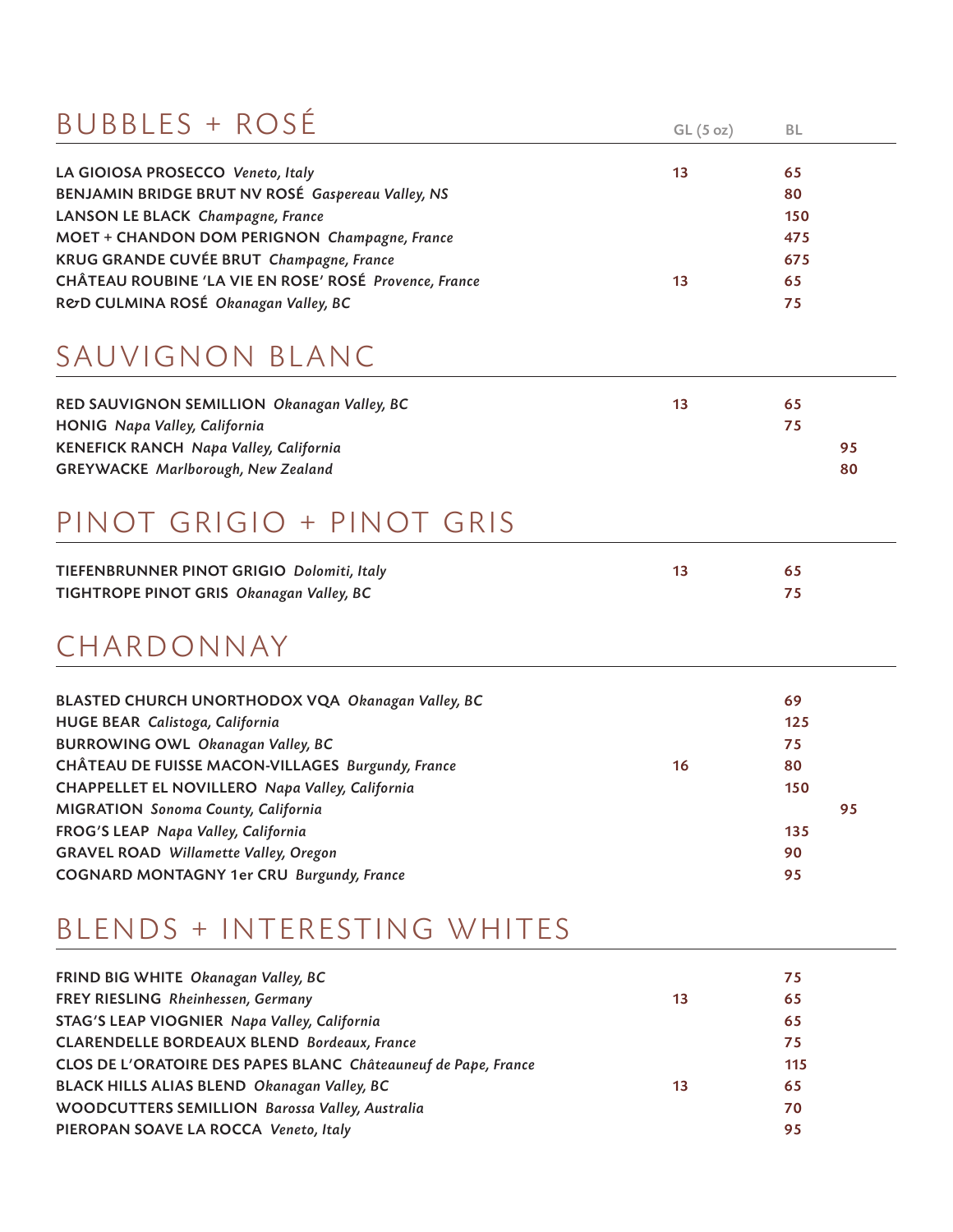## PINOT NOIR

| PINOT NOIR                                                    | GL(5 oz) | BL  |     |
|---------------------------------------------------------------|----------|-----|-----|
| THE STALKER Willamette Valley, Oregon ♦                       |          | 145 |     |
| EVESHAM WOOD Willamette Valley, Oregon                        | 15       | 75  |     |
| JACKSON ESTATE OUTLAND RIDGE Anderson Valley, California      |          | 120 |     |
| PERNARD-VERGELESSES CLOS DE BULLY Burgundy, France            |          | 135 |     |
| ETERNALLY SILENCED Napa Valley, California                    |          |     | 130 |
| DOMAINE DE LA FERTE GIVRY Burgundy, France                    |          | 120 |     |
| CHIANTI                                                       |          |     |     |
| <b>ISOLE E OLENA CLASSICO Tuscany, Italy</b>                  |          | 85  |     |
| <b>BRANCAIA CLASSICO RISERVA Tuscany, Italy</b>               |          | 105 |     |
| ANTINORI TIGNANELLO CHIANTI CLASSICO RISERVA Tuscany, Italy + |          | 125 |     |
| ZINFANDEL                                                     |          |     |     |
| <b>SHANNON RIDGE Napa Valley, California</b>                  | 15       | 75  |     |
| RIDGE GEYSERVILLE Sonoma County, California                   |          | 150 |     |
| STORYBOOK MOUNTAIN Calistoga, California +                    |          | 150 |     |
| MERLOT                                                        |          |     |     |
| <b>BOOMTOWN MERLOT Columbia Valley, Washington</b>            |          | 70  |     |
| PAOLO CONTERNO CUPOLONE Tuscany, Italy                        | 15       | 75  |     |
| <b>BLASTED CHURCH Okanagan Valley, BC</b>                     |          | 80  |     |
| PALOMA Spring Mountain, Nevada                                |          | 175 |     |
| DUCKHORN Napa Valley, California +                            |          | 155 |     |
| <b>COTARELLA MONTIANO Lazio, Italy</b>                        |          | 175 |     |
| GSM + GRENACHE                                                |          |     |     |
| STAG'S HOLLOW GRENACHE Okanagan Valley, BC                    |          | 115 |     |
| ELYSE C'EST SI BON GSM Sierra Foothills, California           |          | 90  |     |
| MALBEC                                                        |          |     |     |
|                                                               |          |     |     |

| JUAN BENEGAS Mendoza, Argentina              | 65  |
|----------------------------------------------|-----|
| VINA COBOS BRAMARE MALBEC Mendoza, Argentina | 100 |
| CATENA ALTA Mendoza, Argentina               | 125 |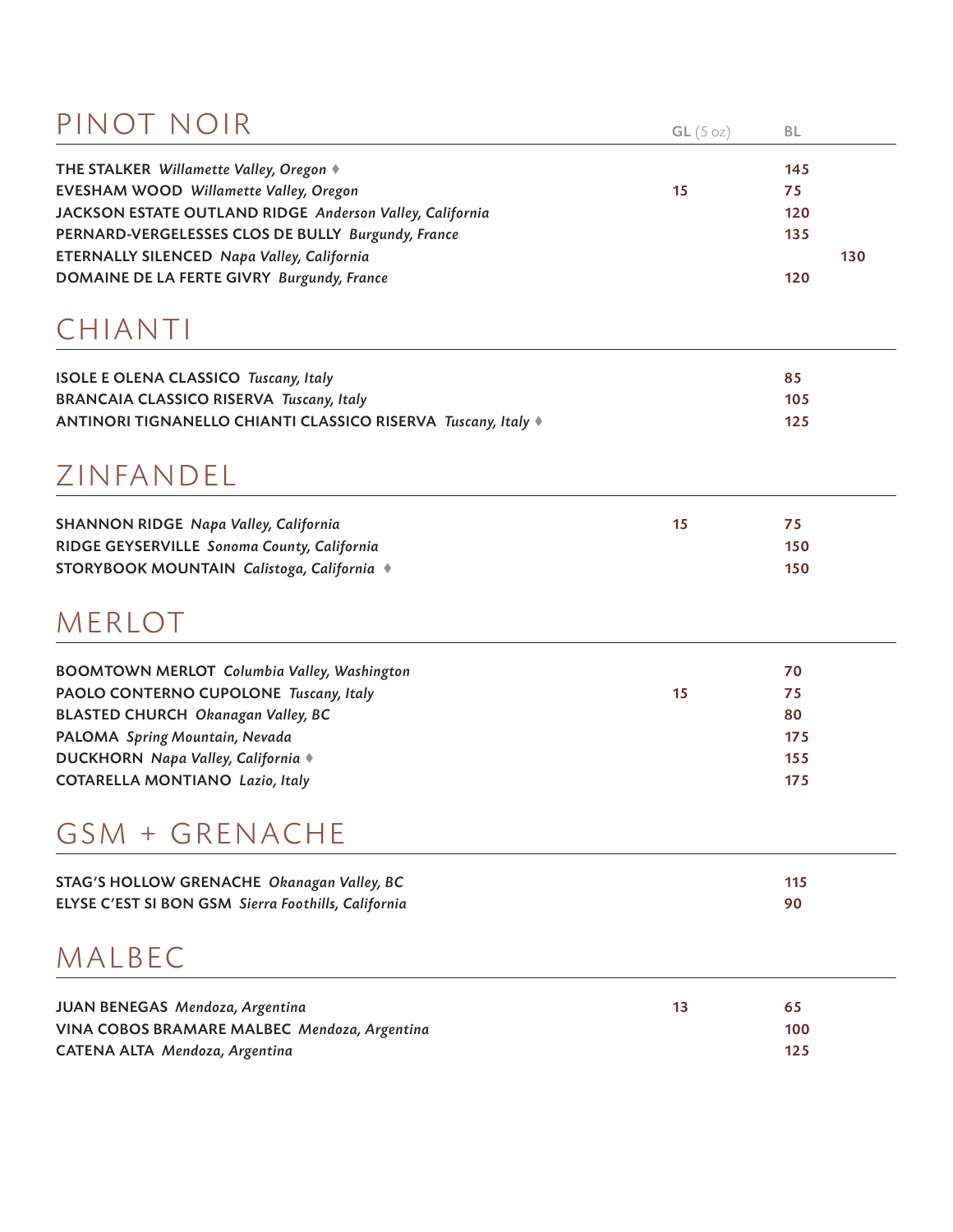| BORDEAUX                                                                                    | GL(5oz) | – BL      |
|---------------------------------------------------------------------------------------------|---------|-----------|
| <b>CHÂTEAU LIVERSAN Médoc, France</b><br>CHÂTEAU DE CAMENSAC GRAND CRU CLASSE Médoc, France |         | 75<br>150 |

## CABERNET SAUVIGNON

|    | 85  |
|----|-----|
|    | 165 |
|    | 120 |
| 16 | 80  |
|    | 100 |
|    | 170 |
|    | 85  |
|    | 95  |
|    | 180 |
|    | 150 |
|    | 305 |
|    | 275 |
|    |     |

### SHIRAZ + SYRAH

| LANGMEIL ORPHAN BANK SHIRAZ Barossa Valley, Australia            |    | 140 |
|------------------------------------------------------------------|----|-----|
| BEST'S GREAT WESTERN SHIRAZ Victoria, Australia                  | 17 | 85  |
| DUSTED VALLEY PETITE SIRAH Walla Walla, Washington               |    | 115 |
| LAUGHING STOCK SYRAH Okanagan Valley, BC                         |    | 95  |
| <b>CARROL BOYES PRIVATE SELECTION Stellenbosch, South Africa</b> |    | 120 |
| <b>BLACK STALLION LIMITED RELEASE Napa Valley, California</b>    |    | 210 |
|                                                                  |    |     |

### BRUNELLO

| BRUNELLO DI MONTALCINO, CASTIGLION DEL BOSCO Tuscany Italy | 170 |
|------------------------------------------------------------|-----|
| TERRALSOLE DI MONTALCINO 2016 Tuscany, Italy               | 195 |

### BAROLO

| MARCHESI DI BAROLO PAIAGAL BARBERA Piemonte, Italy |     |
|----------------------------------------------------|-----|
| MASSOLINO SERALUNGA D'ALBA BAROLO Piemonte, Italy  | 150 |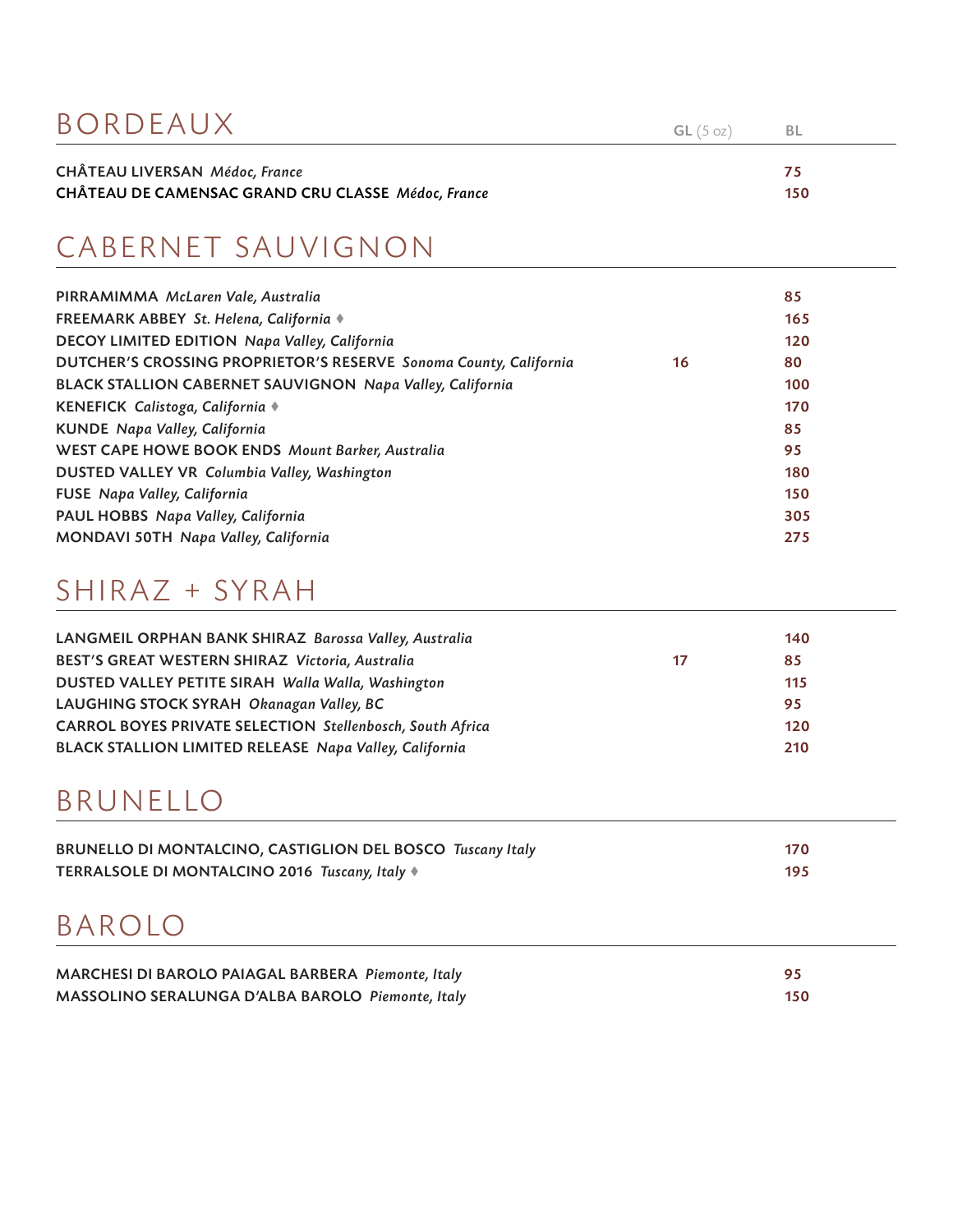### BLENDS + INTERESTING REDS

| <b>BORGO SCOPETO "BORGONERO" Tuscany, Italy</b>                        | 13 | 65  |
|------------------------------------------------------------------------|----|-----|
| VALENCISO RIOJA Rioja, Spain                                           |    | 90  |
| TEDESCHI SAN ROCCO RIPASSO Veneto, Italy                               |    | 79  |
| BURROWING OWL MERITAGE Okanagan Valley, BC +                           |    | 130 |
| 1ER CRU MARANGES PINOT Burgundy, France                                |    | 130 |
| <b>TOLAINI VALDISANTI Tuscany, Italy</b>                               |    | 95  |
| RAUL PEREZ ULTREIA Bierzo, Spain                                       |    | 79  |
| TERRALSOLE TRIO IGT Tuscany, Italy                                     |    | 105 |
| PURPLE ANGEL CARMENERE Colchagua, Chile +                              |    | 160 |
| PENFOLDS 600 CABERNET SHIRAZ Paso Robles, California +                 |    | 165 |
| RAVENSWOOD ICON RED Sonoma County, California                          |    | 130 |
| CLOS DE L'ORATOIRE CHÂTEAUNEUF DE PAPE Châteauneuf de Pape, France     |    | 110 |
| CHAPPELLET MOUNTAIN CUVÉE PROPRIETOR'S BLEND Napa Valley, California ♦ |    | 130 |
| 25th ANNIVERSARY MERRYVALE PROFILE Napa Valley, California             |    | 405 |
| <b>BRIGALDARA AMARONE CASE VECIE CRU Veneto, Italy</b>                 |    | 175 |

## RESERVE LIST

| 2010 BLANK VINEYARDS CABERNET SAUVIGNON St. Helena, California                  | 350  |  |
|---------------------------------------------------------------------------------|------|--|
| 2012 QUILCEDA CREEK ESTATE CABERNET SAUVIGNON Columbia Valley, Washington       | 495  |  |
| 2010 SHAFER HILLSIDE SELECT CABERNET SAUVIGNON Stag's Leap District, California | 550  |  |
| 2006 CARDINALE CABERNET SAUVIGNON Napa Valley, California                       | 625  |  |
| 2007 AMUSE BOUCHE MERITAGE Napa Valley, California                              | 630  |  |
| 2007 LOKOYA CABERNET SAUVIGNON Napa Valley, California                          | 675  |  |
| 2008 VERITE LA MUSE MERLOT CABERNET FRANC-MALBEC Sonoma County, California      | 725  |  |
| 2008 PENFOLDS GRANGE-SHIRAZ Barossa Valley, Australia                           | 1395 |  |
| 1998 CHÂTEAU MOUTON ROTHSCHILD Pauillac, France                                 | 1195 |  |
| 2007 CHÂTEAU MOUTON ROTHSCHILD Pauillac, France                                 | 1200 |  |
| 2005 CHÂTEAU MOUTON ROTHSCHILD Pauillac, France                                 | 1299 |  |
| 2003 CHÂTEAU MARGAUX Margaux, France                                            | 1650 |  |
| 2005 CHÂTEAU CHEVAL BLANC Saint-Emilion, France                                 | 1650 |  |
| 2008 PENFOLDS BIN 620 CABERNET-SHIRAZ Coonawarra, Australia                     | 1675 |  |
|                                                                                 |      |  |